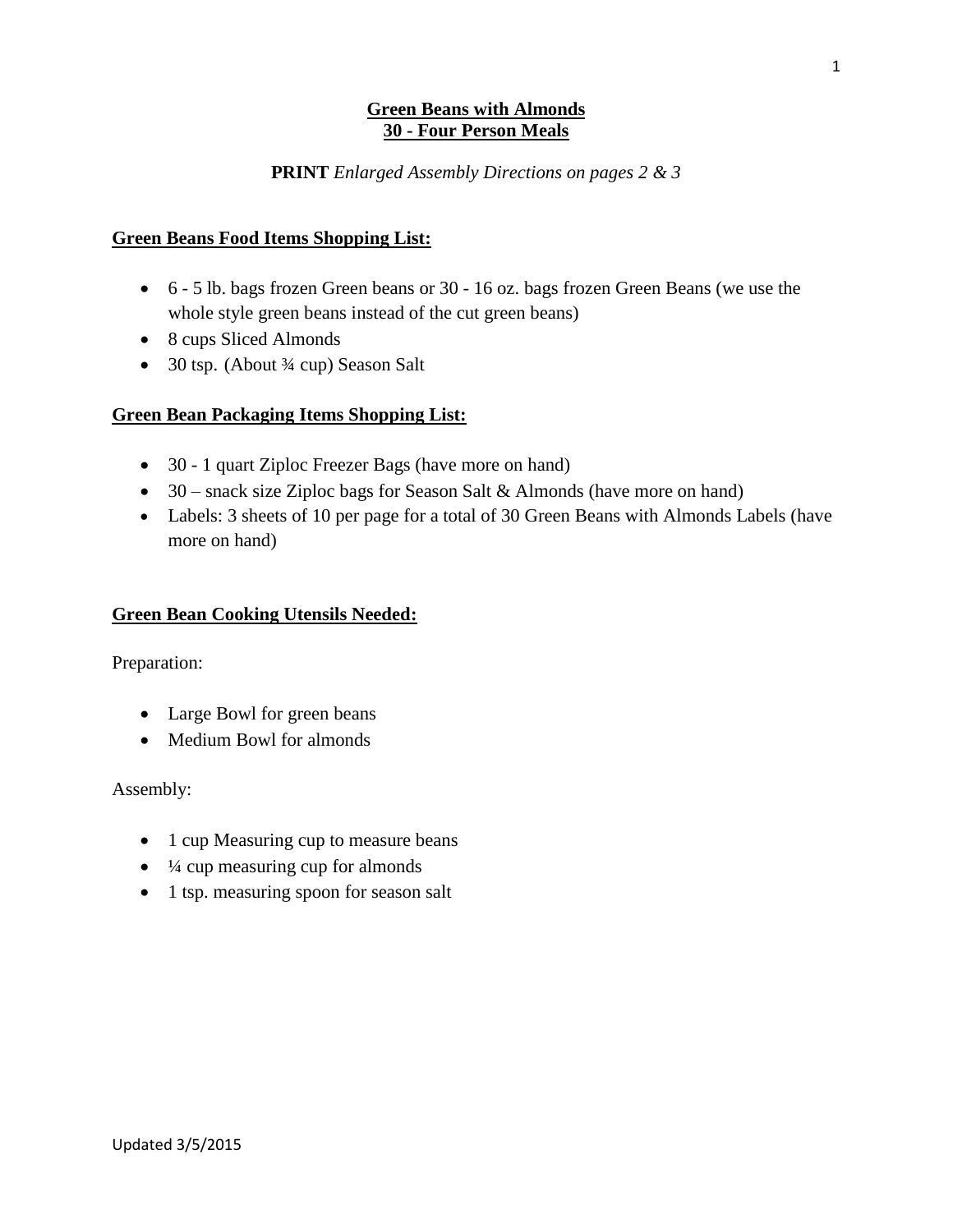# **Green Beans Prep:**

- 1. Empty green beans into a large bowl
- 2. Place almonds in a bowl

# **Green Bean Assembly:**

- 1. Apply Green Beans with Almonds Label to bag.
- 2. Add 1/4 cup Almonds to each snack size Ziploc bag.
- 3. Add 1 tsp. Season Salt to each snack size Ziploc bag.
- 4. Place snack size Ziploc into quart Ziploc bag with beans.
- 5. Place about 4 cups (fill full) of beans in each quart bag.
- 6. Squeeze out air from bag and Seal bag.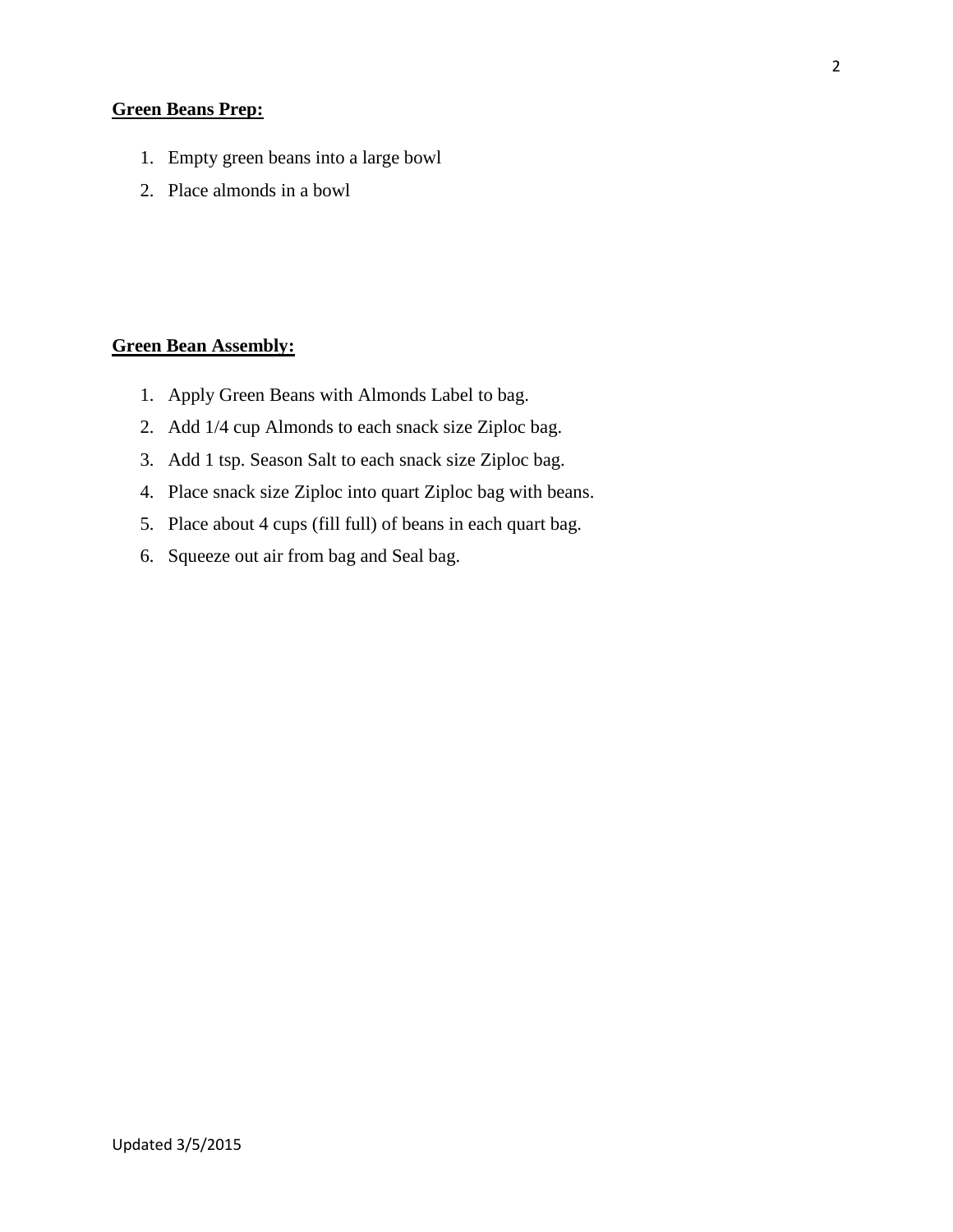# **Green Beans**

- 1. Apply Green Beans with Almonds Label to bag.
- 2. Add 1/4 cup Almonds to each snack size Ziploc bag.

- - - - - - - - - - - - - - - - - - 3. Add 1 tsp. Season Salt to each

snack size Ziploc bag.

- - - - - - - - - - - - - - - - - -

 $\times$  - - - - -